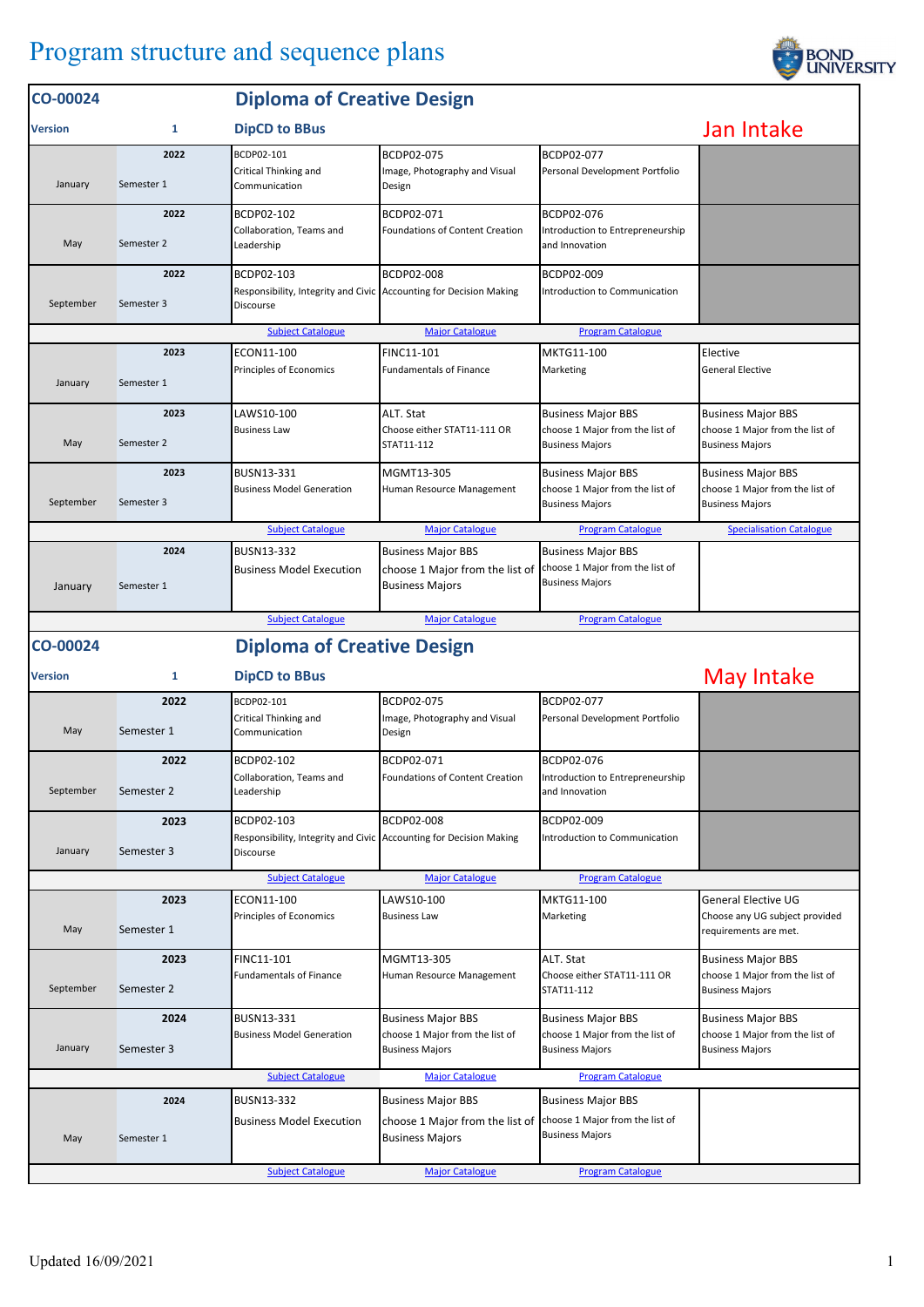## Program structure and sequence plans

| Sep Intake<br><b>DipCD to BBus</b><br>1<br><b>Version</b><br>BCDP02-077<br>BCDP02-075<br>2023<br>BCDP02-101<br>Critical Thinking and<br>Image, Photography and Visual<br>Personal Development Portfolio<br>September<br>Semester 1<br>Communication<br>Design<br>BCDP02-071<br>BCDP02-076<br>BCDP02-102<br>2024<br><b>Foundations of Content Creation</b><br>Collaboration. Teams and<br>Introduction to Entrepreneurship<br>January<br>Semester 2<br>Leadership<br>and Innovation<br>2024<br>BCDP02-008<br>BCDP02-103<br>BCDP02-009<br>Responsibility, Integrity and Civic Accounting for Decision Making<br>Introduction to Communication<br>Semester 3<br>May<br>Discourse<br><b>Subject Catalogue</b><br><b>Major Catalogue</b><br><b>Program Catalogue</b><br>ECON11-100<br>LAWS10-100<br>MKTG11-100<br><b>General Elective UG</b><br>2024<br>Principles of Economics<br>Marketing<br><b>Business Law</b><br>September<br>Semester 1<br>requirements are met.<br>2025<br>FINC11-101<br>MGMT13-305<br>ALT. Stat<br><b>Business Major BBS</b><br><b>Fundamentals of Finance</b><br>Choose either STAT11-111 OR<br>Human Resource Management<br>January<br>Semester 2<br>STAT11-112<br><b>Business Majors</b><br>2025<br>BUSN13-331<br><b>Business Major BBS</b><br><b>Business Major BBS</b><br><b>Business Major BBS</b><br>choose 1 Major from the list of<br><b>Business Model Generation</b><br>choose 1 Major from the list of<br>May<br>Semester 3<br><b>Business Majors</b><br><b>Business Majors</b><br><b>Business Majors</b><br><b>Subject Catalogue</b><br><b>Major Catalogue</b><br><b>Program Catalogue</b><br>2024<br>BUSN13-332<br><b>Business Major BBS</b><br><b>Business Major BBS</b><br>choose 1 Major from the list of<br><b>Business Model Execution</b><br>choose 1 Major from the list of<br><b>Business Majors</b><br><b>Business Majors</b><br>September<br>Semester 1 | CO-00024 |  |  |  |                                 |
|-----------------------------------------------------------------------------------------------------------------------------------------------------------------------------------------------------------------------------------------------------------------------------------------------------------------------------------------------------------------------------------------------------------------------------------------------------------------------------------------------------------------------------------------------------------------------------------------------------------------------------------------------------------------------------------------------------------------------------------------------------------------------------------------------------------------------------------------------------------------------------------------------------------------------------------------------------------------------------------------------------------------------------------------------------------------------------------------------------------------------------------------------------------------------------------------------------------------------------------------------------------------------------------------------------------------------------------------------------------------------------------------------------------------------------------------------------------------------------------------------------------------------------------------------------------------------------------------------------------------------------------------------------------------------------------------------------------------------------------------------------------------------------------------------------------------------------------------------------------------------------------------------------|----------|--|--|--|---------------------------------|
|                                                                                                                                                                                                                                                                                                                                                                                                                                                                                                                                                                                                                                                                                                                                                                                                                                                                                                                                                                                                                                                                                                                                                                                                                                                                                                                                                                                                                                                                                                                                                                                                                                                                                                                                                                                                                                                                                                     |          |  |  |  |                                 |
|                                                                                                                                                                                                                                                                                                                                                                                                                                                                                                                                                                                                                                                                                                                                                                                                                                                                                                                                                                                                                                                                                                                                                                                                                                                                                                                                                                                                                                                                                                                                                                                                                                                                                                                                                                                                                                                                                                     |          |  |  |  |                                 |
|                                                                                                                                                                                                                                                                                                                                                                                                                                                                                                                                                                                                                                                                                                                                                                                                                                                                                                                                                                                                                                                                                                                                                                                                                                                                                                                                                                                                                                                                                                                                                                                                                                                                                                                                                                                                                                                                                                     |          |  |  |  |                                 |
|                                                                                                                                                                                                                                                                                                                                                                                                                                                                                                                                                                                                                                                                                                                                                                                                                                                                                                                                                                                                                                                                                                                                                                                                                                                                                                                                                                                                                                                                                                                                                                                                                                                                                                                                                                                                                                                                                                     |          |  |  |  |                                 |
|                                                                                                                                                                                                                                                                                                                                                                                                                                                                                                                                                                                                                                                                                                                                                                                                                                                                                                                                                                                                                                                                                                                                                                                                                                                                                                                                                                                                                                                                                                                                                                                                                                                                                                                                                                                                                                                                                                     |          |  |  |  |                                 |
|                                                                                                                                                                                                                                                                                                                                                                                                                                                                                                                                                                                                                                                                                                                                                                                                                                                                                                                                                                                                                                                                                                                                                                                                                                                                                                                                                                                                                                                                                                                                                                                                                                                                                                                                                                                                                                                                                                     |          |  |  |  | Choose any UG subject provided  |
|                                                                                                                                                                                                                                                                                                                                                                                                                                                                                                                                                                                                                                                                                                                                                                                                                                                                                                                                                                                                                                                                                                                                                                                                                                                                                                                                                                                                                                                                                                                                                                                                                                                                                                                                                                                                                                                                                                     |          |  |  |  | choose 1 Major from the list of |
|                                                                                                                                                                                                                                                                                                                                                                                                                                                                                                                                                                                                                                                                                                                                                                                                                                                                                                                                                                                                                                                                                                                                                                                                                                                                                                                                                                                                                                                                                                                                                                                                                                                                                                                                                                                                                                                                                                     |          |  |  |  | choose 1 Major from the list of |
|                                                                                                                                                                                                                                                                                                                                                                                                                                                                                                                                                                                                                                                                                                                                                                                                                                                                                                                                                                                                                                                                                                                                                                                                                                                                                                                                                                                                                                                                                                                                                                                                                                                                                                                                                                                                                                                                                                     |          |  |  |  |                                 |
| <b>Major Catalogue</b><br><b>Subject Catalogue</b><br><b>Program Catalogue</b>                                                                                                                                                                                                                                                                                                                                                                                                                                                                                                                                                                                                                                                                                                                                                                                                                                                                                                                                                                                                                                                                                                                                                                                                                                                                                                                                                                                                                                                                                                                                                                                                                                                                                                                                                                                                                      |          |  |  |  |                                 |

## **PROGRAM INFORMATION**

**SUBJECT INFORMATION**

**GENERAL INFORMATION**

**You are registered into Beyond Bond which is a practical, activity-based program that extends across the duration of all undergraduate degrees.**